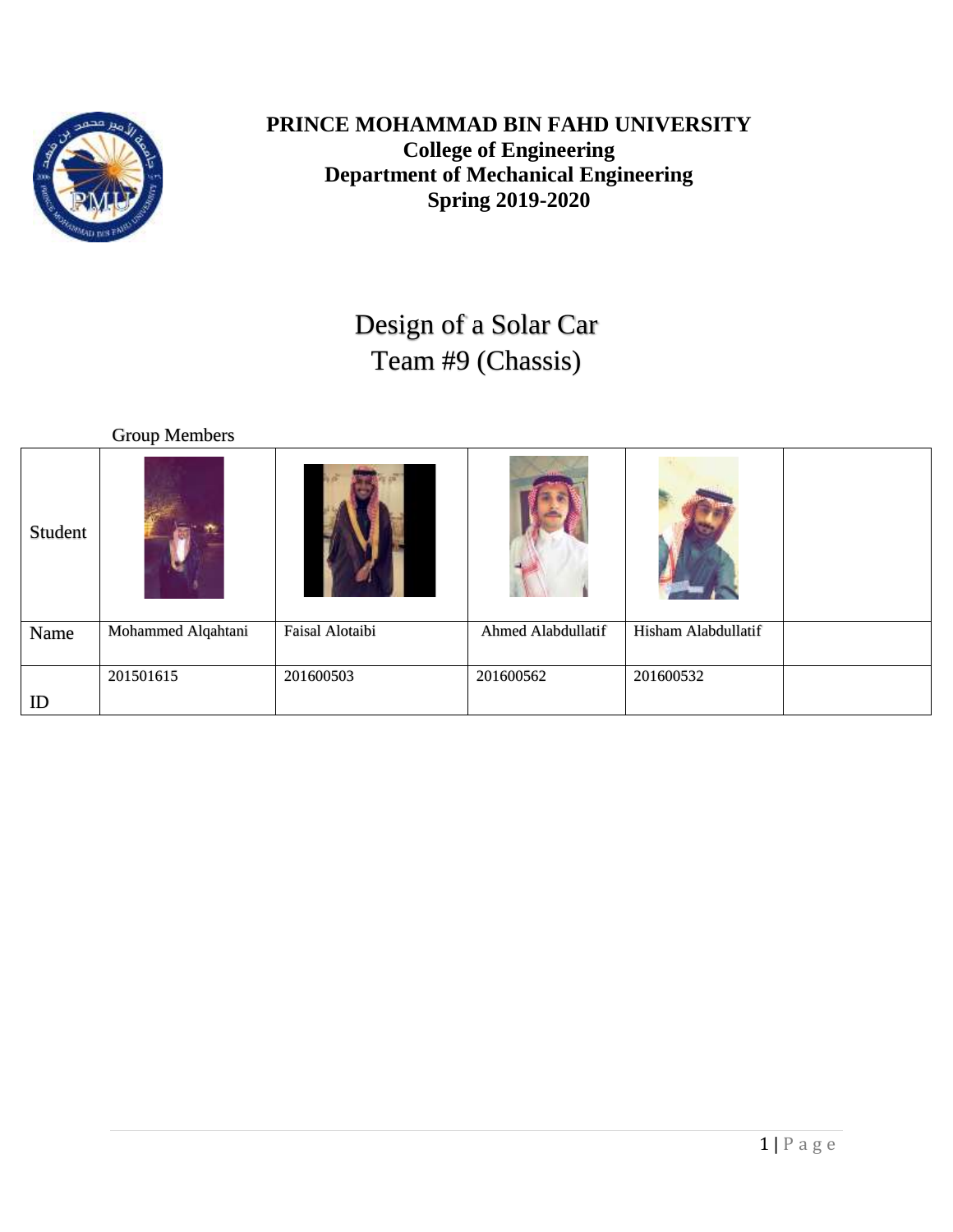### **College of Engineering**

### **Department of Mechanical Engineering**

Spring 2020

# **Senior Design Project Report**

# **Title: Design of Space Frame for Solar Car.**

In partial fulfillment of the requirements for the Degree of Bachelor of Science in Mechanical Engineering Team Members

**Team Members**

| <b>Student Name</b>        | <b>Student ID</b> |
|----------------------------|-------------------|
| <b>Hisham Alabdullatif</b> | 201600532         |
| <b>Ahmed Alabdullatif</b>  | 201600562         |
| <b>Mohammed Alqahtani</b>  | 201501615         |
| <b>Faisal Alotaibi</b>     | 201600503         |

**Advisor: Dr. Raguraman Kannan**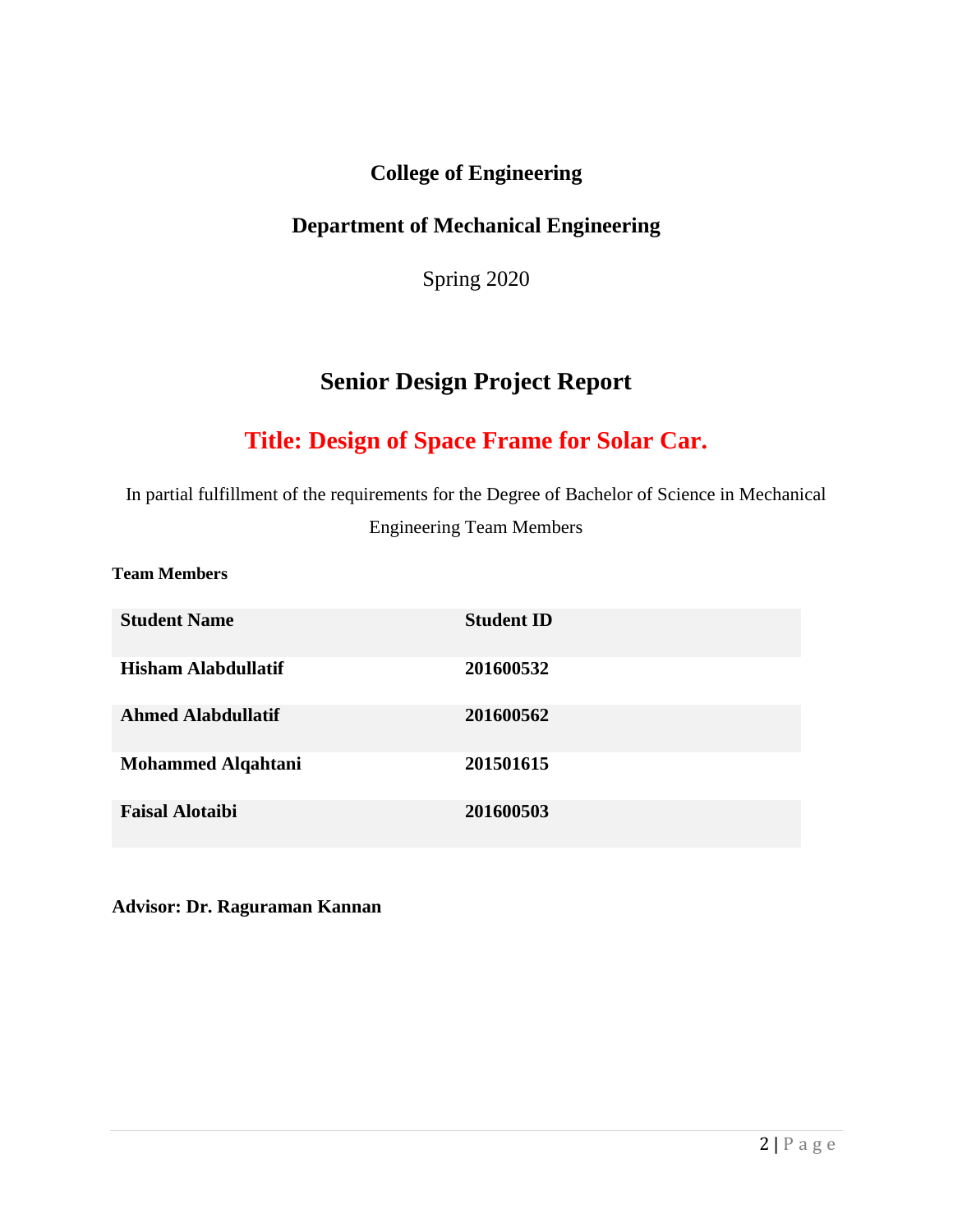### **Abstract**

This project report presents about design and analysis of solar car chassis and body. The objective of this project is to design and analysis of the elements of body and chassis of a solar car for the target of the most lightweight and lowest material cost design. The solar car chassis is designed using Solid Work. Two designs of solar car chassis are analyzed. The maximum displacement magnitude, worst stress and worst strain is compared between solar car chassis Design 1 and Design 2. The solar car body is developed using Solid Work 2018.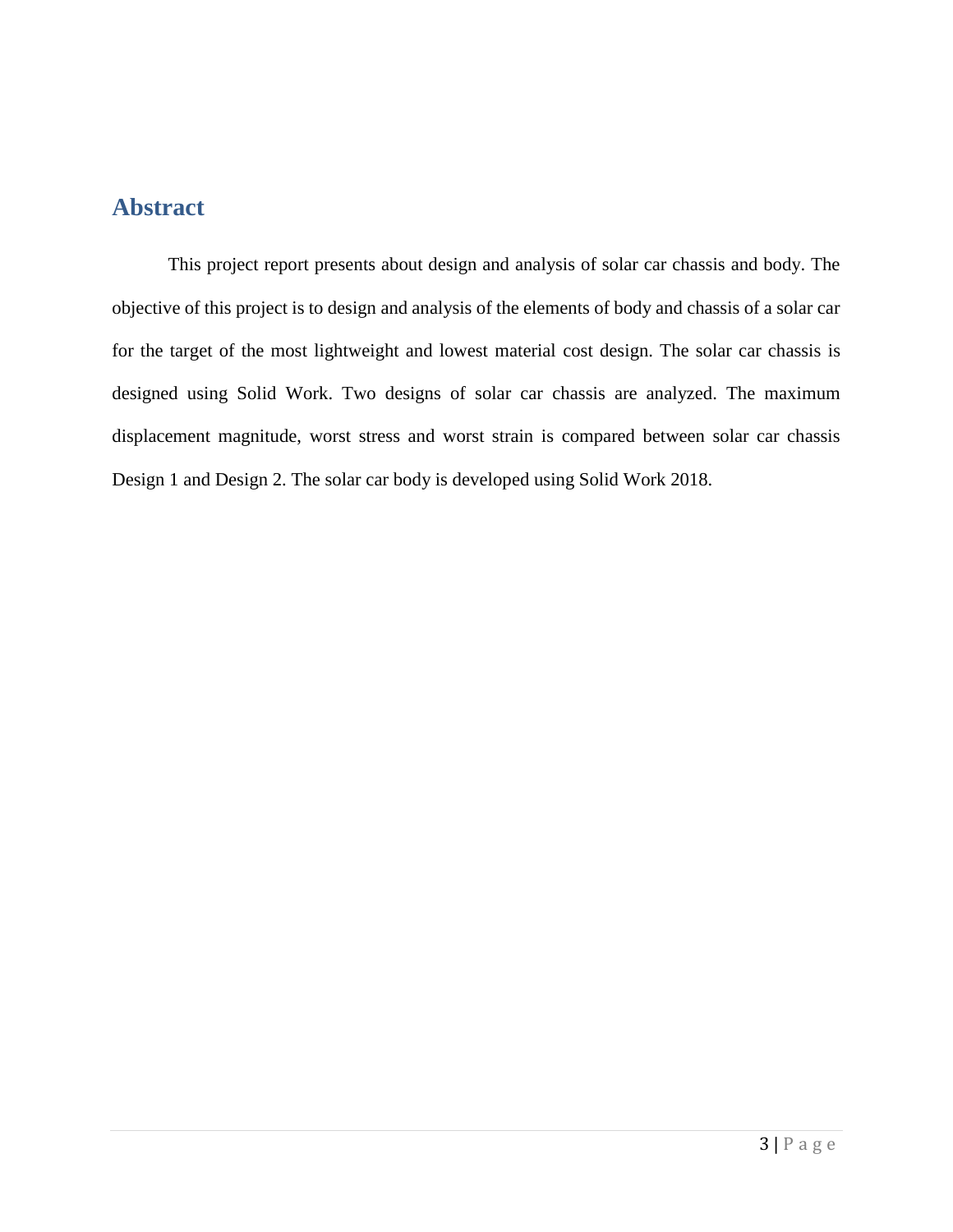# **Acknowledgements**

 We are extremely beholden and own an irredeemable dept, of gratitude to our project advisor for their valuable guidance and help extended to us in our project. We consider it as a great opportunity to do project under his guidance and to learn from his research expertise. It was incredible to get his professional direction that positively impacted work on a major deal. We thank you for all your contributions of time, insightful discussions, instructions, reviews, and recommendations about the project.

 Our hearty gratitude extends to the officials of the PMU for the help we received from the faculty and staff of the PMU. They helped us to effectively use the various facilities of the university. They also allowed us to use the library and the industrial facilities available. We would like to thank them for all non-technical and technical support to carry out our project work.

 On the other hand, the efforts of the team members were tremendous. The division of work among the team members was clear, remarkable, and productive too. Every team member has been helped to carry out their functions efficiently and effectively. It was a great time to work with team members. The leader of the group addresses his strongest gratitude to each of the members of the team.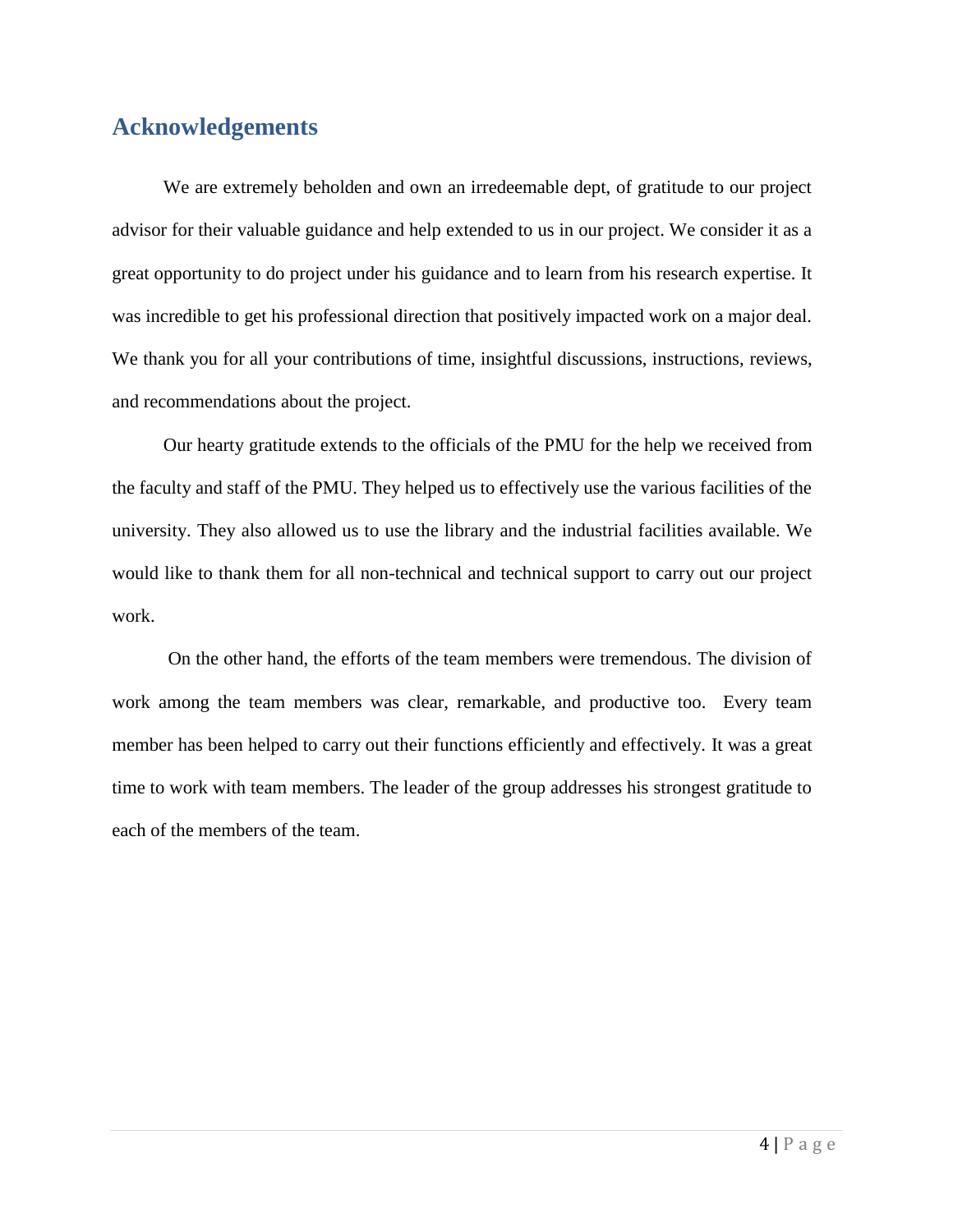# **Table of Contents**

| $\mathbf{1}$            |  |
|-------------------------|--|
| $1\,1$                  |  |
| 1.2                     |  |
| 1.3                     |  |
| 1.4                     |  |
| 2 <sub>1</sub>          |  |
| 2.1                     |  |
| 2.2                     |  |
| 2.2.1                   |  |
| 2.2.2                   |  |
| 2.2.3                   |  |
| 2.2.4                   |  |
| $\overline{3}$          |  |
| 3.1                     |  |
| 3.2                     |  |
| 3.3                     |  |
| 3.4                     |  |
| $\overline{\mathbf{4}}$ |  |
| 4.1                     |  |
| 4.2                     |  |
|                         |  |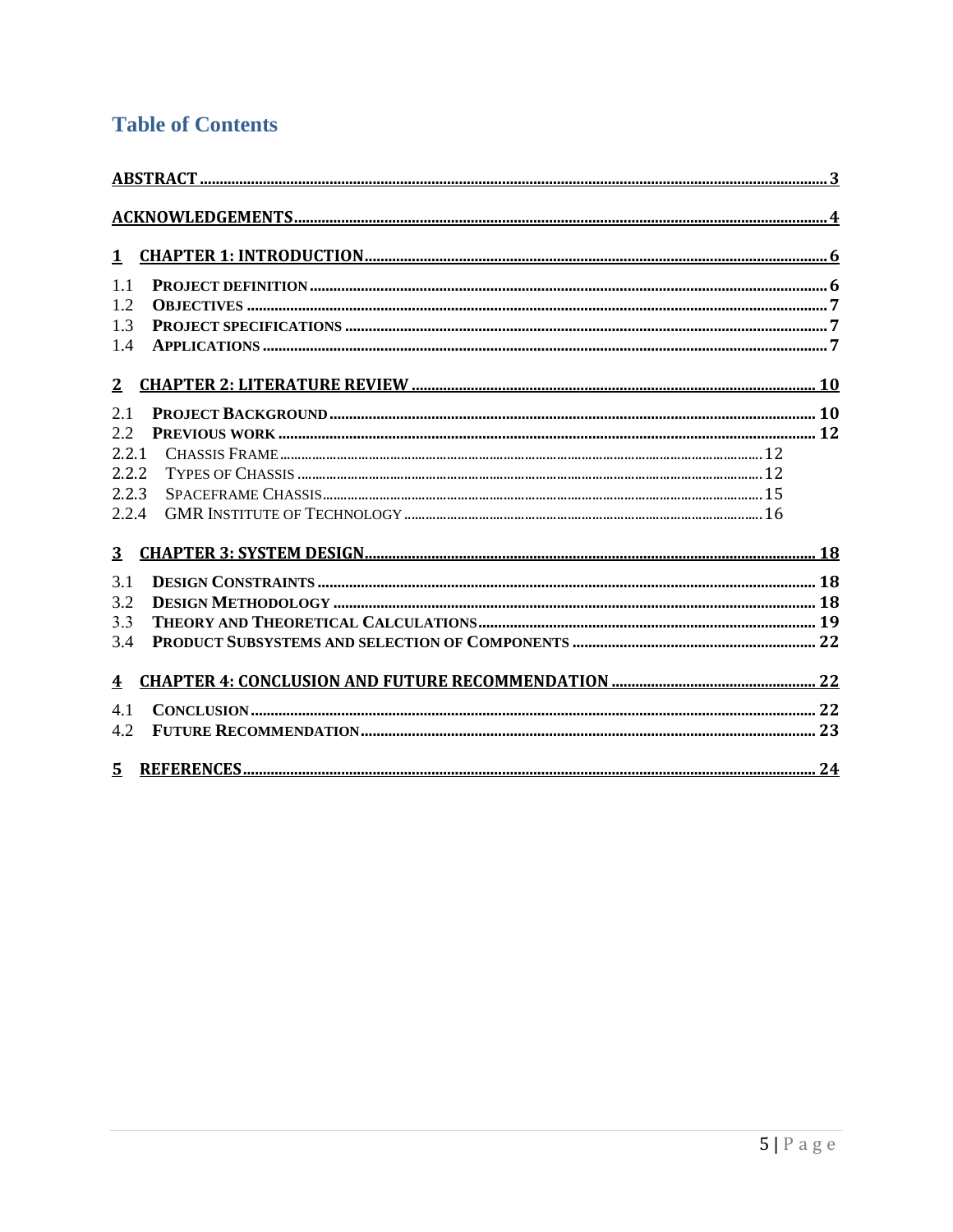### **1 Chapter 1: Introduction**

#### 1.1 **Project definition**

Solar car is a solar vehicle used for land transport, usually run on only power from the sun, although some models will supplement that power using a battery, or use solar panels to recharge batteries or run auxiliary systems for a car that mainly uses battery power. Solar cars combine technology typically used in the aerospace, bicycle, alternative energy, and automotive industries. The design of a solar vehicle is severely limited by the amount of energy input into the car.

This project is indented to design the space frame chassis of the solar car. Designing and fabricating space frame chassis structure requires a set of knowledge especially in design, material selection, metal joining and fabrication which result in rigid, sturdy, and competitive chassis design. This project outcome will be chassis design parameter which can be used for solar car. This project only focuses on the analyzing the initial chassis design and analysis. The modelling is done using solid works software. The analysis however is done on ANSYS. This project is focusing on design and development of the integrated chassis of a four-wheel solar car which should be more aerodynamics and able to travel in long distance. This focus area is done based on the following aspect:

- i. Design a chassis of four-wheel solar car.
- ii. Perform analysis spaceframe chassis characteristic and discover the effects of stress, torsion, and deflection on a chassis.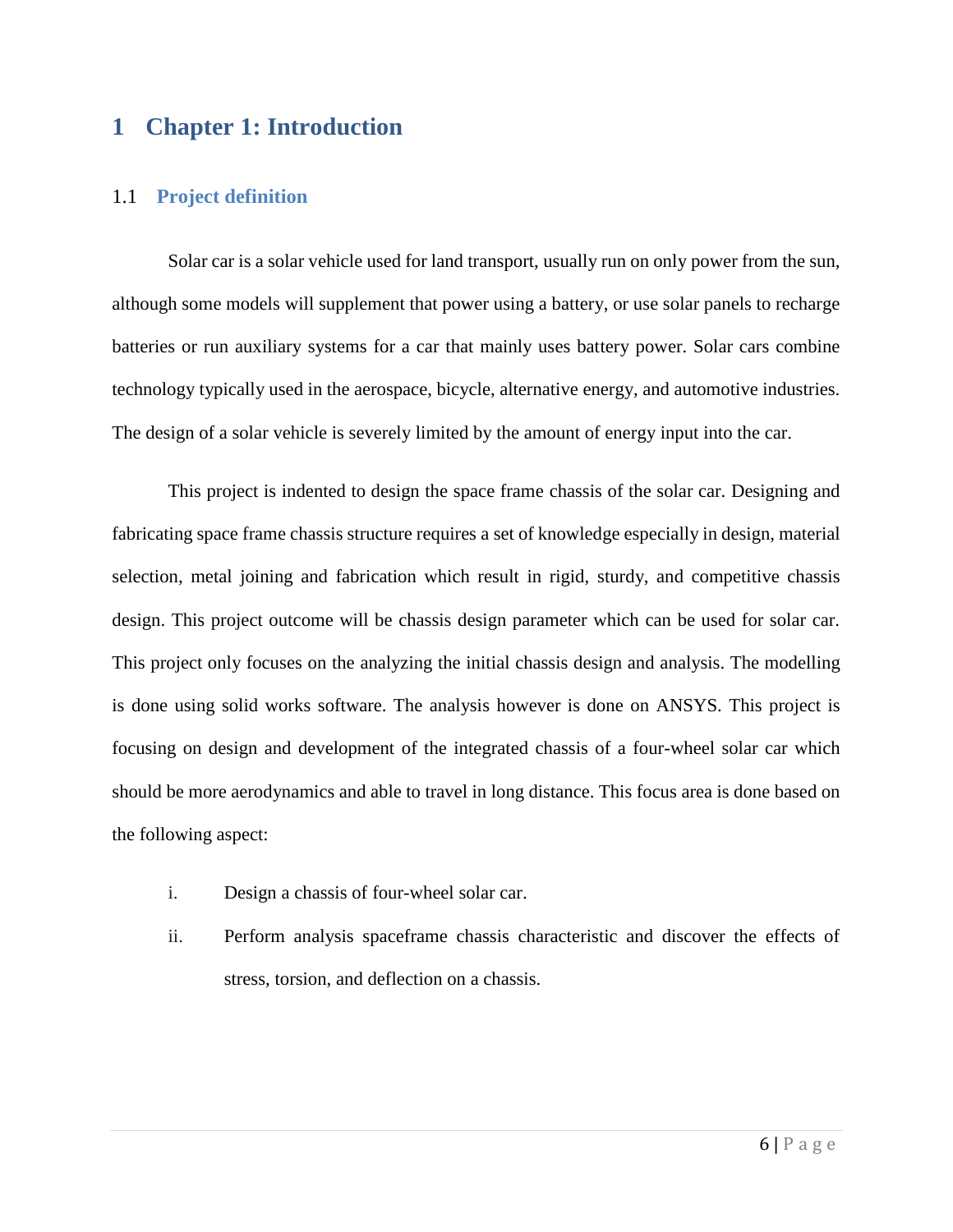### 1.2 **Objectives**

 After making a consideration with the project background and problem faced, we decide the main objectives that we are looking for in this project are:

- i. To design the elements of body and chassis of a solar car for the target of the most lightweight and lowest material cost design.
- ii. To analyze the elements of a chassis of a solar car.
- iii. To design and model the solar car that can withstand the load from the solar panel body, driver, actuator, and the suspension.
- iv. To analyze what happens to the chassis during a crash.

### 1.3 **Project specifications**

The project consists of different aspects in order to make this spaceframe light weight and lower cost. The components will be discussed in section 3.1. Based on the solar car rules and features of car design, the solar car must be designed follows these criteria:

i. Design solar car which does not exceed the maximum length is 5000 mm, maximum width is 1800 mm and minimum height of the driver's eye is 700 mm above the road.

### 1.4 **Applications**

Solar car is a solar vehicle used for land transport, usually run on only power from the sun, although some models will supplement that power using a battery, or use solar panels to recharge batteries or run auxiliary systems for a car that mainly uses battery power. Solar cars combine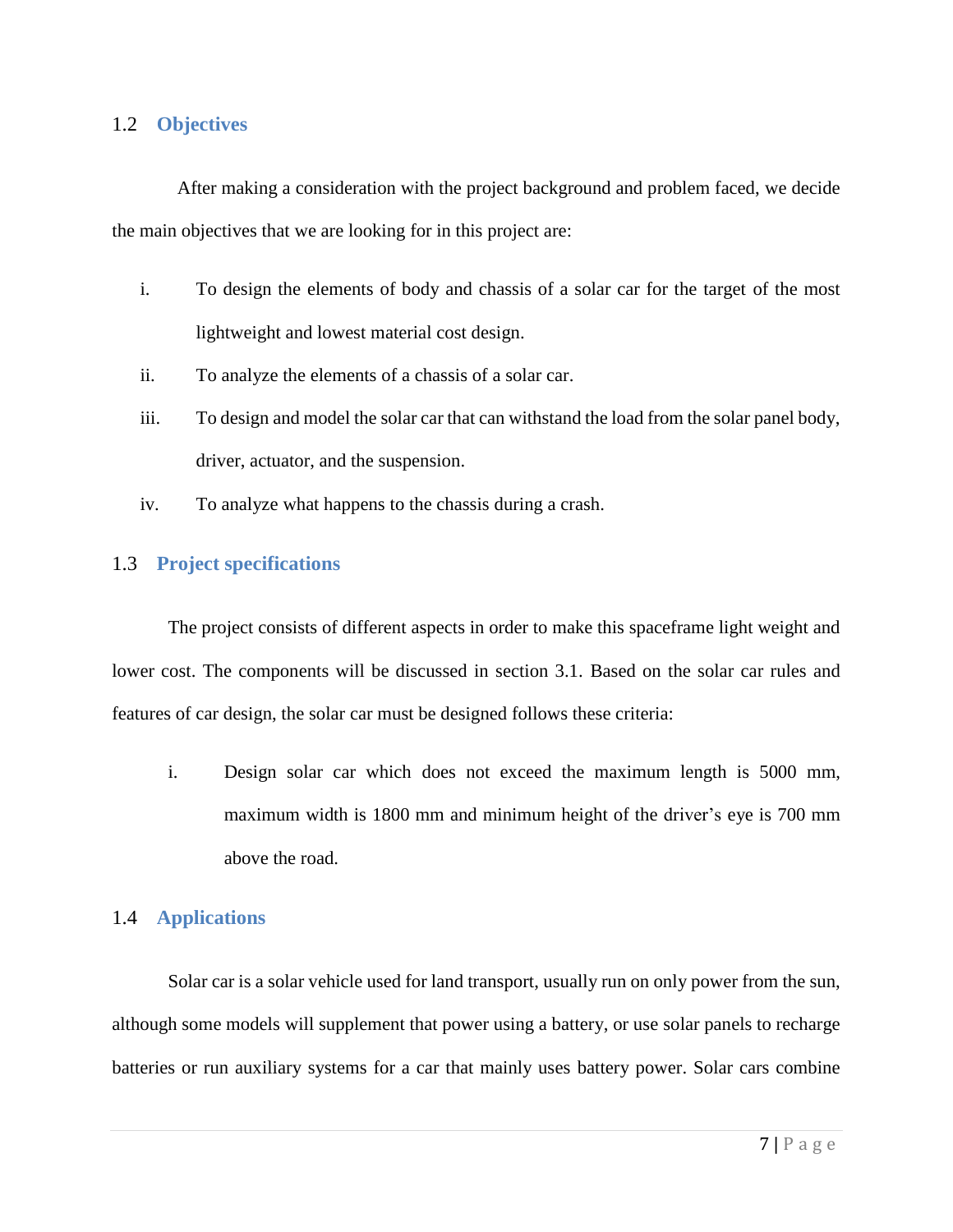technology typically used in the aerospace, bicycle, alternative energy, and automotive industries. The design of a solar vehicle is severely limited by the amount of energy input into the car. Most solar cars have been built for the purpose of solar car races. Some prototypes have been designed for public use, and the Lightyear one solar charged battery electric vehicle is expected to be available starting in 2021; currently, no cars primarily powered by the sun are available commercially.



**Figure 1.1:** Tokai Challenger, the winner of the 2009 World Solar Challenge, with an average speed of 100.5 km/h over the 2998 km race.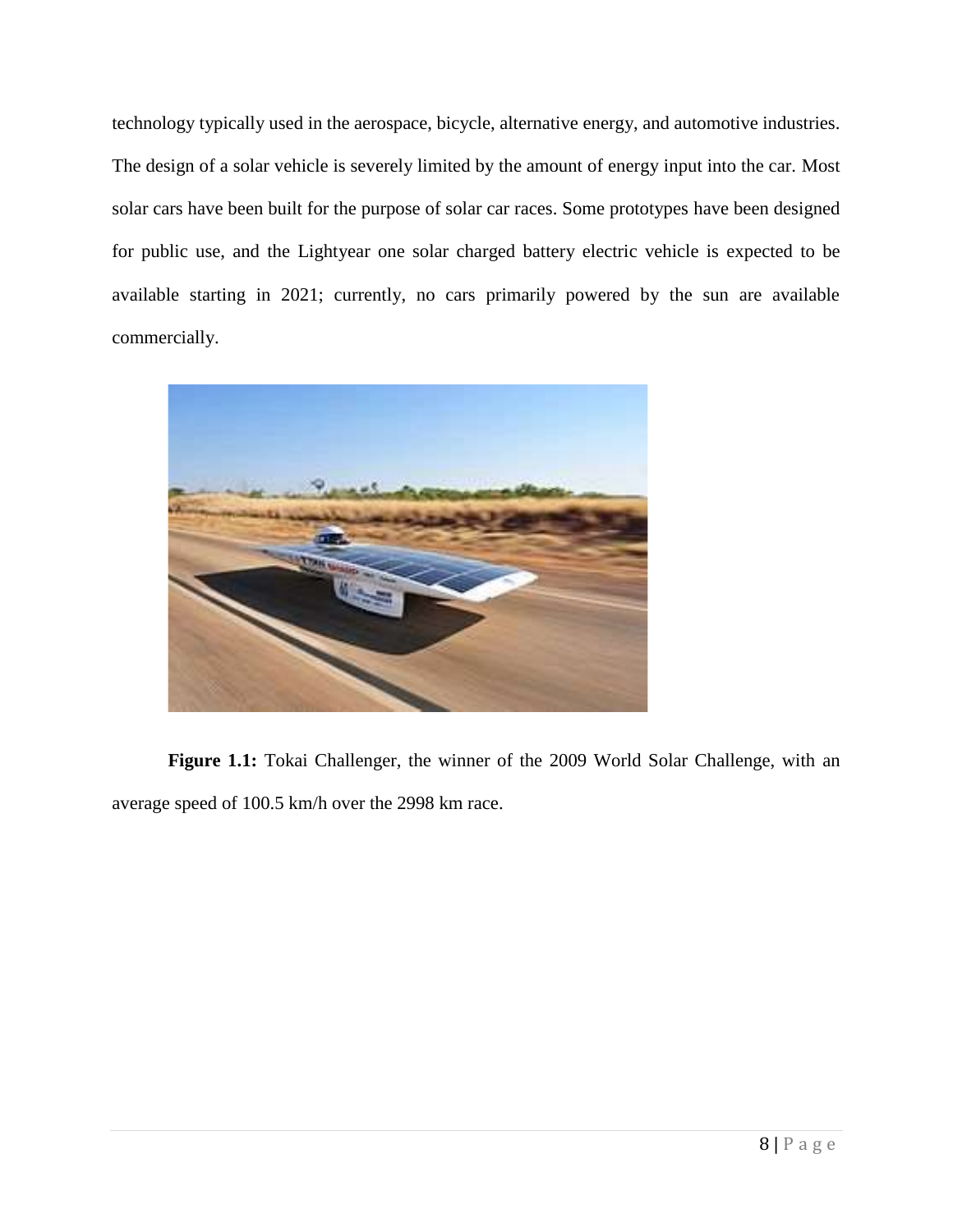

**Figure 1.2:** The Lightyear One, scheduled to go into production in 2021.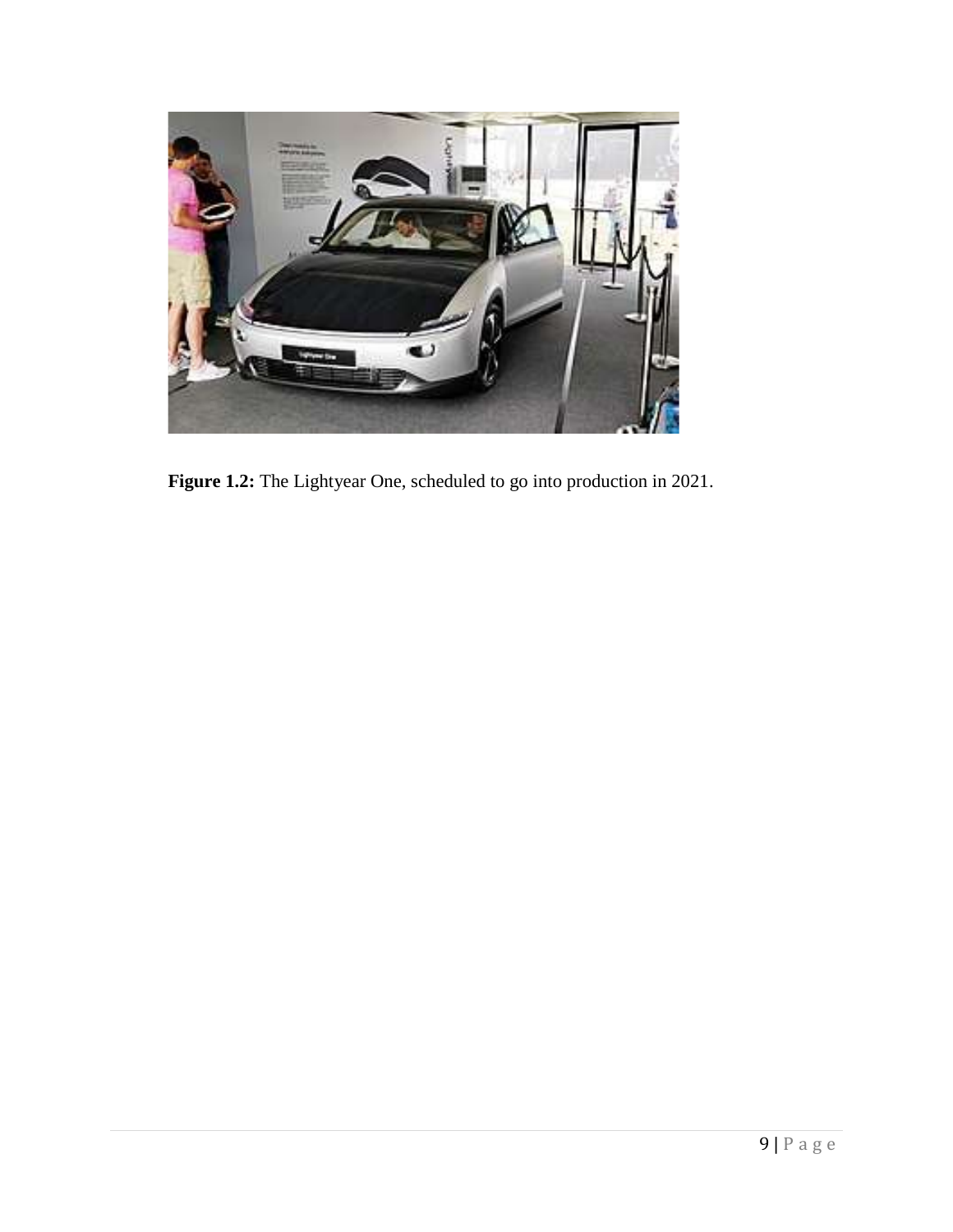### **2 Chapter 2: Literature Review**

This section describes the project background, previous work and a comparative study with the literature is performed.

#### 2.1 **Project Background**

 Solar energy is a form of renewable and sustainable energy because it is and will be available if the sun continues to shine. Estimate for the life of the main stage of the sun are another 4-5 billion years. The energy from the sunshine electromagnetic radiation, is referred to as irradiation. The emergence of interest in solar energy utilization has taken place since 1970, principally is the world's most abundant and permanent energy source. The amount of solar energy received by the surface of the earth per minute is greater than the energy utilization by the entire population in one year. (Pimentel et al.,1994).

 Solar energy is also used in commercial buildings. On an office building, atria can be covered with glass/glass PV modules, which can be semi-transparent to provide shaded light. On a factory, large roof areas have been the best location for solar modules. If they are flat, then arrays can be mounted using techniques that do not breach the weatherproof roof membrane. Also, skylights can be covered partially with PV. The vertical walls of office buildings provide several opportunities for PV incorporation.

 In automotive sector, there are some races authorized to some organization to encourage corporate organization like university or college team to create their own solar car and compete each other in term of speed and the energy efficiency of solar car. The most notable solar car races in present time are the World Solar Challenge and the North American Solar Challenge which been contested by a solar car from variety university and corporate team. Solar cars combine technology typically used in the aerospace, alternative energy, and automotive industries. The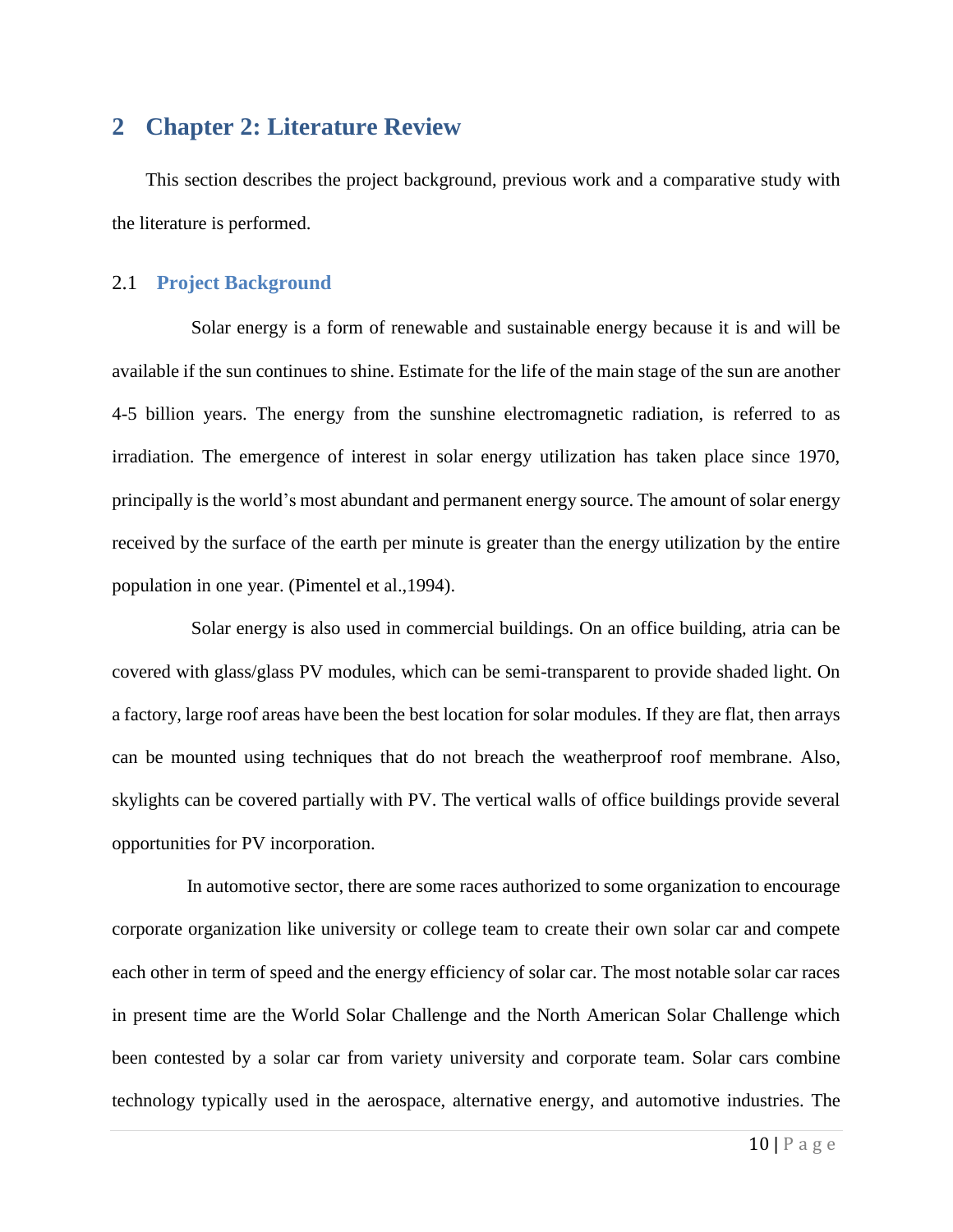design of a solar vehicle is severely limited by the amount of energy input into the car. Most solar cars have been built for the purpose of solar car races. Solar cars depend on PV cells to convert sunlight into electricity. In fact, 51% of sunlight enters the Earth's atmosphere. Unlike solar thermal energy which converts solar energy to heat for either household purposes, industrial purposes or to be converted to electricity, PV cells directly convert sunlight into electricity. When sunlight (photons) strike PV cells, they excite electrons and allow them to flow, creating an electrical current. PV cells are made of semiconductor materials such as silicon and alloys of indium, gallium, and nitrogen. Silicon is the most

common material used and has an efficiency rate of 15-20 %. ( Pimentel et. al., 1994). The biggest challenge faced by the transport sector is the carbon emissions, today, the whole world is conscious about the polluted environment and is willing to take actions in this regard due to rapid changes in the climatic conditions around the globe. 23% of the Carbon dioxide emissions are directly from the transportation industry and the 72% of these emissions are due to the road traffic. This is not an ordinary but an alarming situation. So, the best available solution for this problem is the electric vehicle. However, the primary energy source is the key thing in that case as well. Because the pollution causing emissions could be cope up with the emissions generating from the energy sector like power plants. Also, another consideration is that the centralized power source will certainly provide less energy and efficiency due to huge amount of the line losses during transmission. Hence, we get to a simple point that the deployment of the electrical vehicle will only be favorable when it will be powered by some renewable source of the energy. Also, when we look the whole scenario from the point of view of power supply, we cannot accommodate high levels of Renewable sources under specific conditions of load demand at peak and peak off times.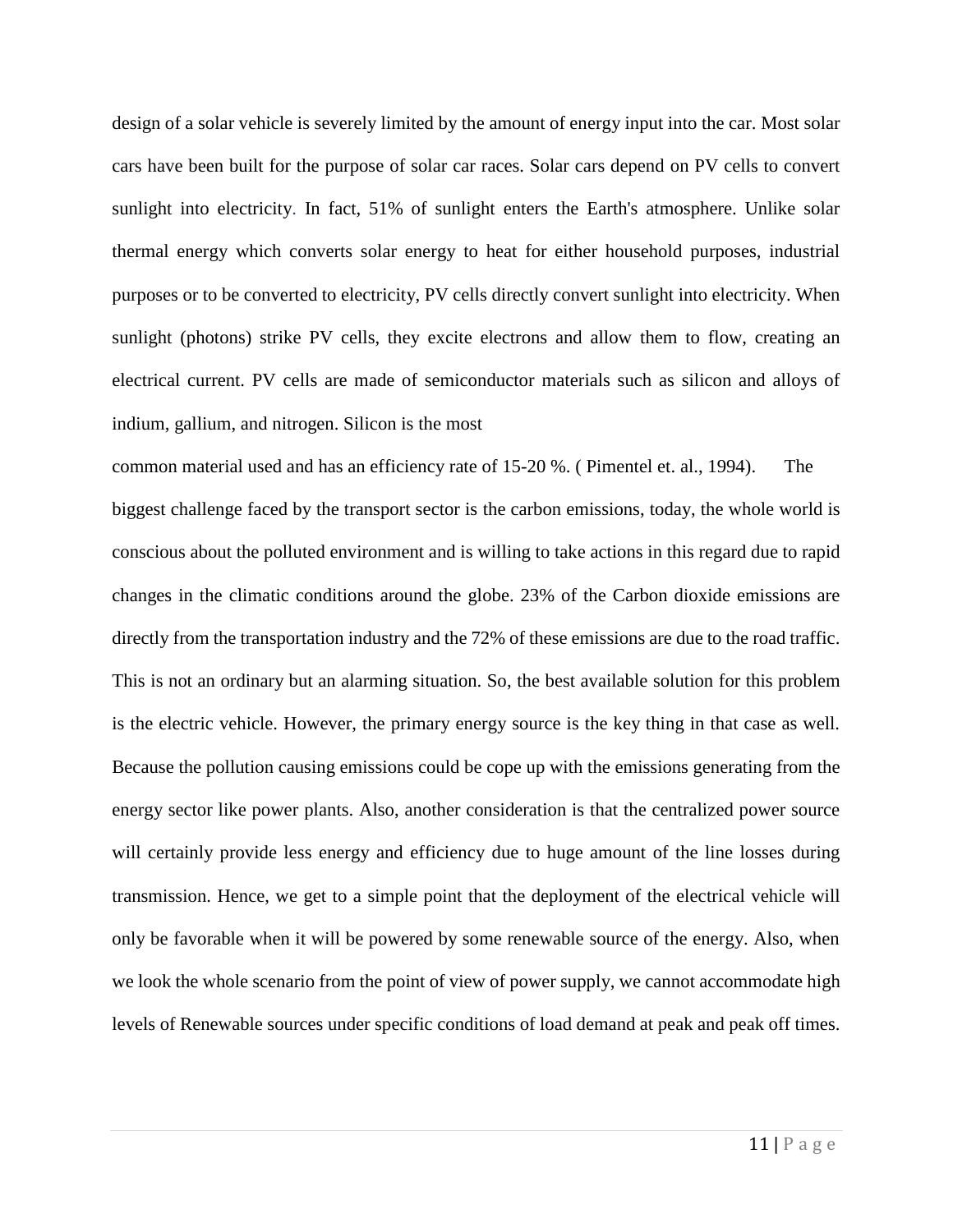Hence, we can select the solar energy as the source of the power for our electrical vehicle while using the motor hub system.

#### 2.2 **Previous work**

This section discusses about the chassis design literatures available from different sources.

#### 2.2.1 **Chassis Frame**

Basically, chassis is considered as a framework to support the body, engine, and other parts of the vehicle. Chassis provides support and rigidity to the whole vehicle support. Chassis usually includes a pair of longitudinally extending channels and multiple transverse cross members that intersect the channels. The transverse members have a reduced cross section in order to allow for a longitudinally extending storage space. The chassis must contain the various components which are required for the race car as well as being based around a driver's cockpit. The safety of the chassis is a major aspect in the design through all stages. Generally, the basic chassis types consist of backbone, ladder, spaceframe and monocoque. Different types of chassis design will result the different performance of each chassis.

#### 2.2.2 **Types of Chassis**

Chassis is one of the significant structures of an automobile. It is usually made of a steel frame, which holds the body and motor of an automotive vehicle. Chassis usually made of light a metal or composite plastic which provides strength needed for supporting vehicle components and load into it. Several different types of automotive chassis are:

• Ladder Chassis: Ladder chassis is one of the oldest forms of automobile chassis that is still been used by most of the SUVs till today. It also resembles a shape of a ladder which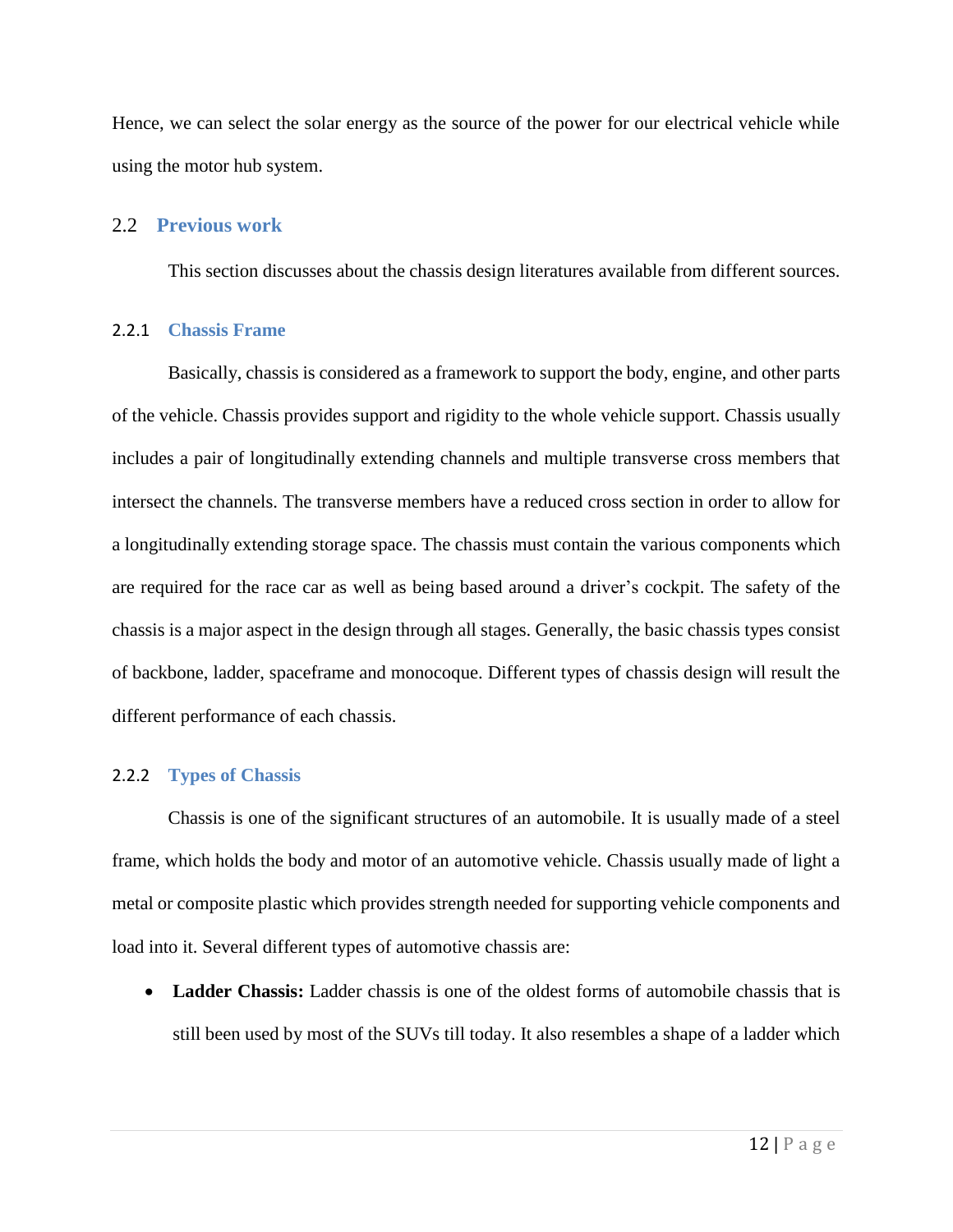have two longitudinal rails inter linked by several lateral and cross braces. The lateral and cross members provide rigidity to the structure (Wakeham, 2009).

- **Backbone Chassis:** Backbone chassis has a rectangular tube-like backbone and simple in structure. It usually made up of glass fiber that is used for joining front and rear axle together and responsible for most of the mechanical strength of the framework. The space within the structure is used for positioning the drive shaft in case of a rear-wheel drive. Furthermore, the drive train, engine and suspensions are all connected to each of the ends of the chassis. This type of chassis is strong enough to provide support smaller sports car besides it is easy to make and cost effective (Wakeham, 2009).
- **Monocoque Chassis:** Most of the modern car uses this type of chassis now a days. It is a single piece of framework that gives shape to the car. A one-piece chassis is built by welding several pieces together. It is different from the ladder and backbone chassis as unlike them incorporated with the body in a single piece, whereas the former only support the stress members. The demand of a monocoque chassis highly increased since it is cost effective and suitable for robotized production (Christopher, 2004).
- **Tubular Space Frame Chassis:** Tubular space frame chassis employs dozens of circularsection tubes or some may have square-section tubes for easier connection to the body panels. Circular section provides the maximum strength. Tubes position in different directions to provide mechanical strength against forces from anywhere. These tubes are welded together and form a complex structure. For higher strength required by high performance sports cars, tubular space frame chassis usually incorporate a strong structure under both doors. Tubular space frame chassis is very strong in any direction compared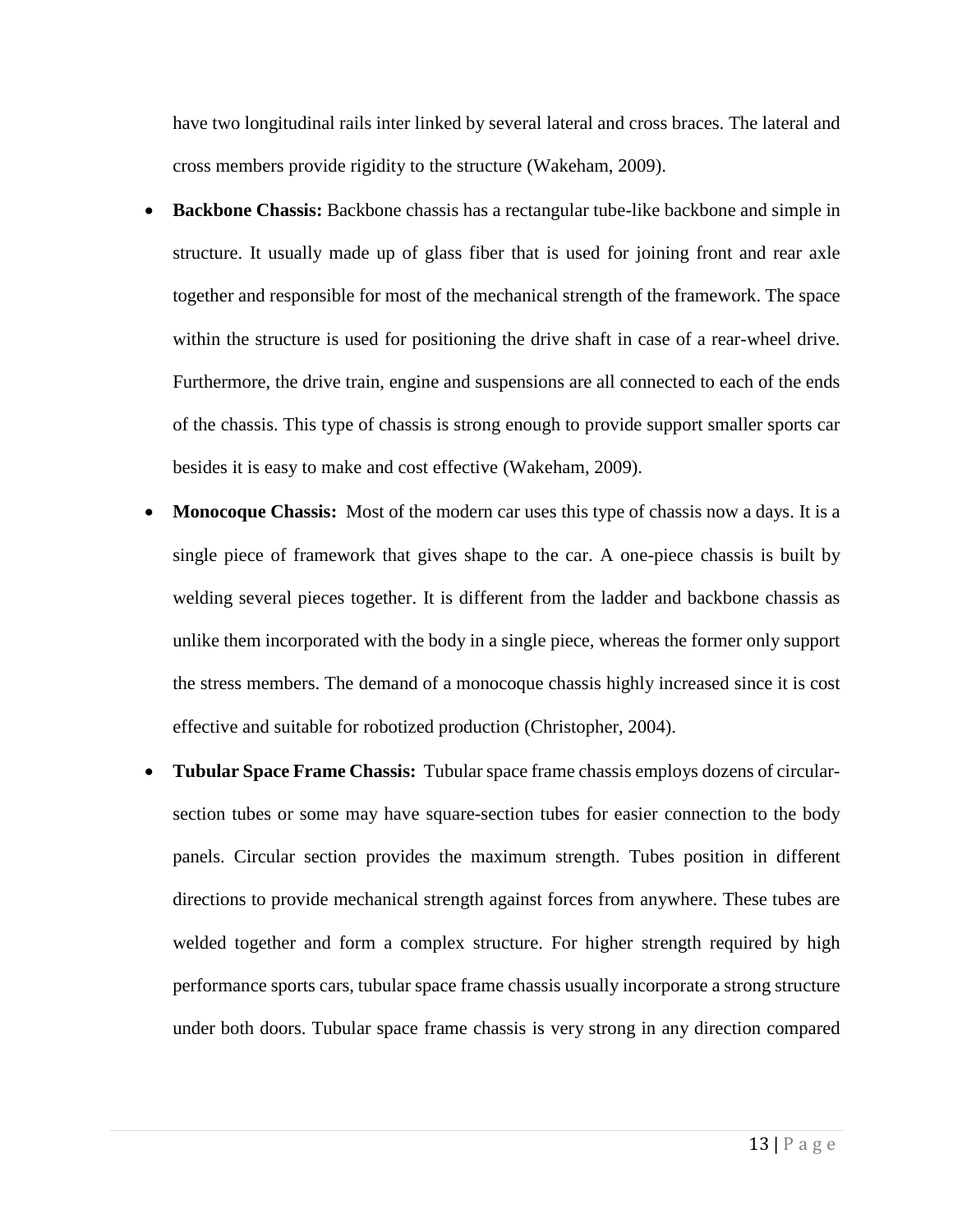with ladder chassis and monocoque chassis of the same weight. Figure 2.1 below showed the sample tubular space frame chassis of TVR Tuscan (Christopher, 2004).



**Figure 2.1:** An example of chassis of TVR Tuscan Source: (Wan, 2000).

Also, there are several existing design of Aluminum chassis that had been used by automobile company around the world. Lotus Engineering as the example has been building cars with aluminum chassis for many years. Lotus succeeds to introduce that none of the chassis are welded since the strength of Aluminum is decrease once it is welded so they have decided to hold it together only with screws and adhesive. When Lotus first introduced the method on the lowvolume Elise in 1996, company leaders were worried about the market acceptance for what is essentially a glued-together car, but the technique proved so successful (over 23,000 cars produced with no reported failures) that it has become the basis of a new higher volume venture that may help to bring Aluminum-intensive vehicles more into the mainstream (Whitfield, 2004).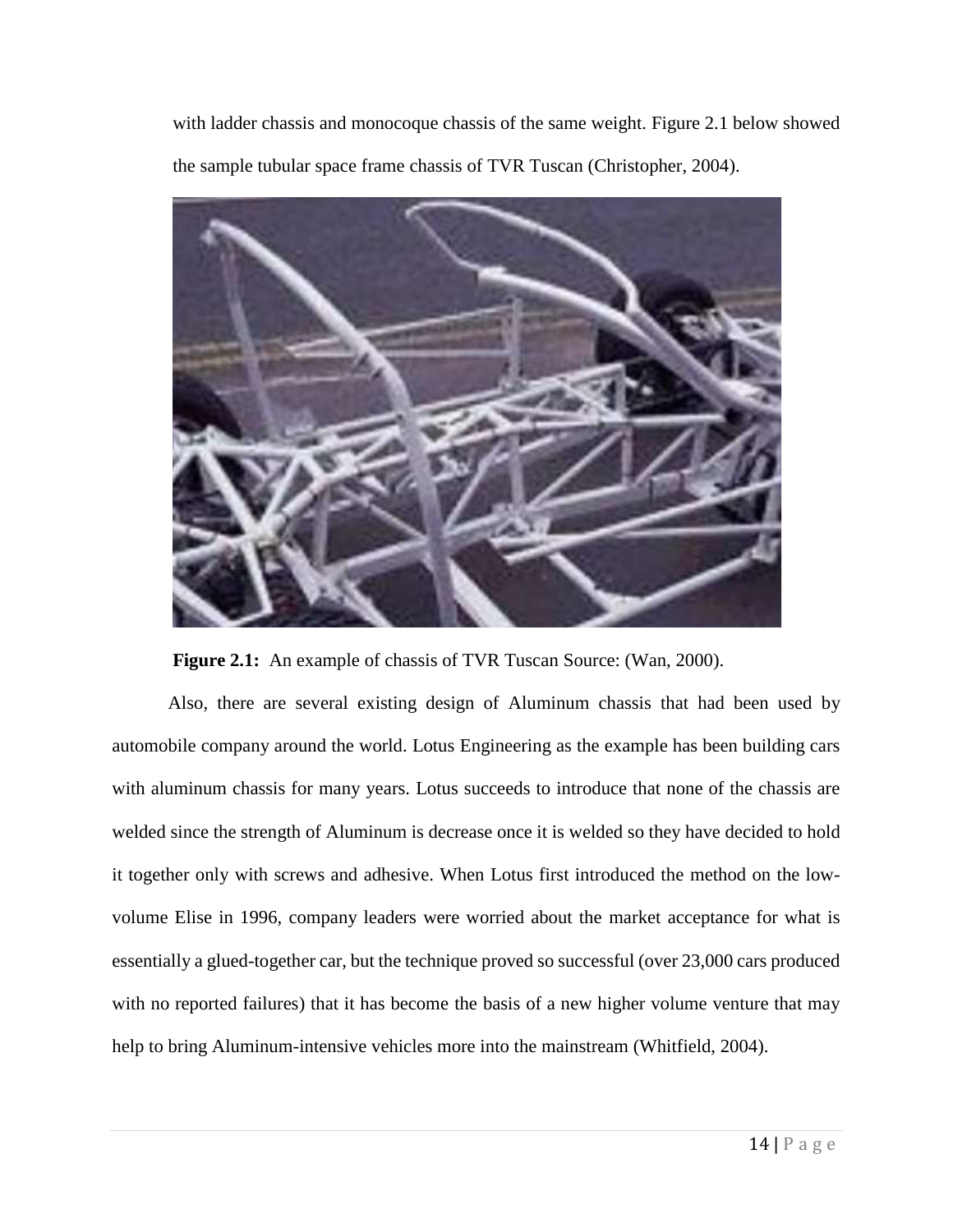#### 2.2.3 **Spaceframe Chassis**

The advantages of using space frame chassis construction are the mass of the structure is lesser and cost effective than other types of chassis but due to complicated manufacturing process, space frame chassis platform is only used for high performance and niche market cars. The main chassis structure is divided into several segments, which are:

- Main Hoop,
- Front Hoop,
- Side Impact Protection
- Crush Zone.

The Main and Front Hoop is tasked to protect the driver in the event if the car rolls over. The Main Hoop protects the upper part of the driver's body while the Front Hoop protects the drivers arm and hand if rollover occurs. As for the Side Impact Protection section, this section is created to protect the driver from side in the event of any collision from the either side of the car. As part of the chassis, the Crush Zone is located at foremost section of the chassis. This section is specially made to absorb energy in case of a head-on collision. The main sections of the chassis are illustrated in Figure 2.2.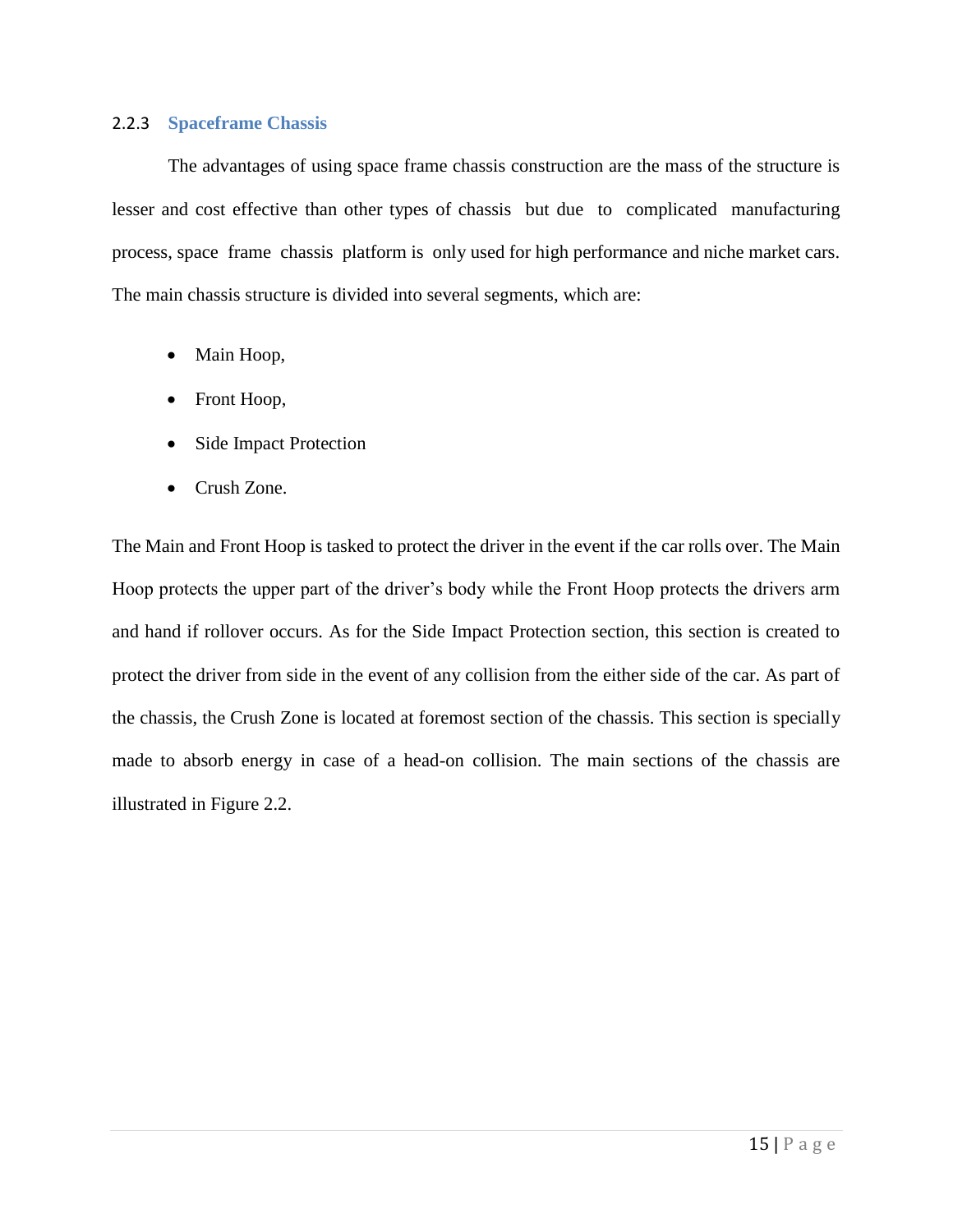

**Figure 2.2:** An example of space frame race car chassis structure based on Formula SAE specification.

### 2.2.4 **GMR Institute of Technology**

In the research done by GMR institute of technology (Manoharan, 2018), they designed the vehicle in which the battery is charged through the solar energy. Later, this battery is used to drive the solar car. The chassis for this system is made and then tested on various values of applied pressures and stresses. The diagram for the chassis is given as: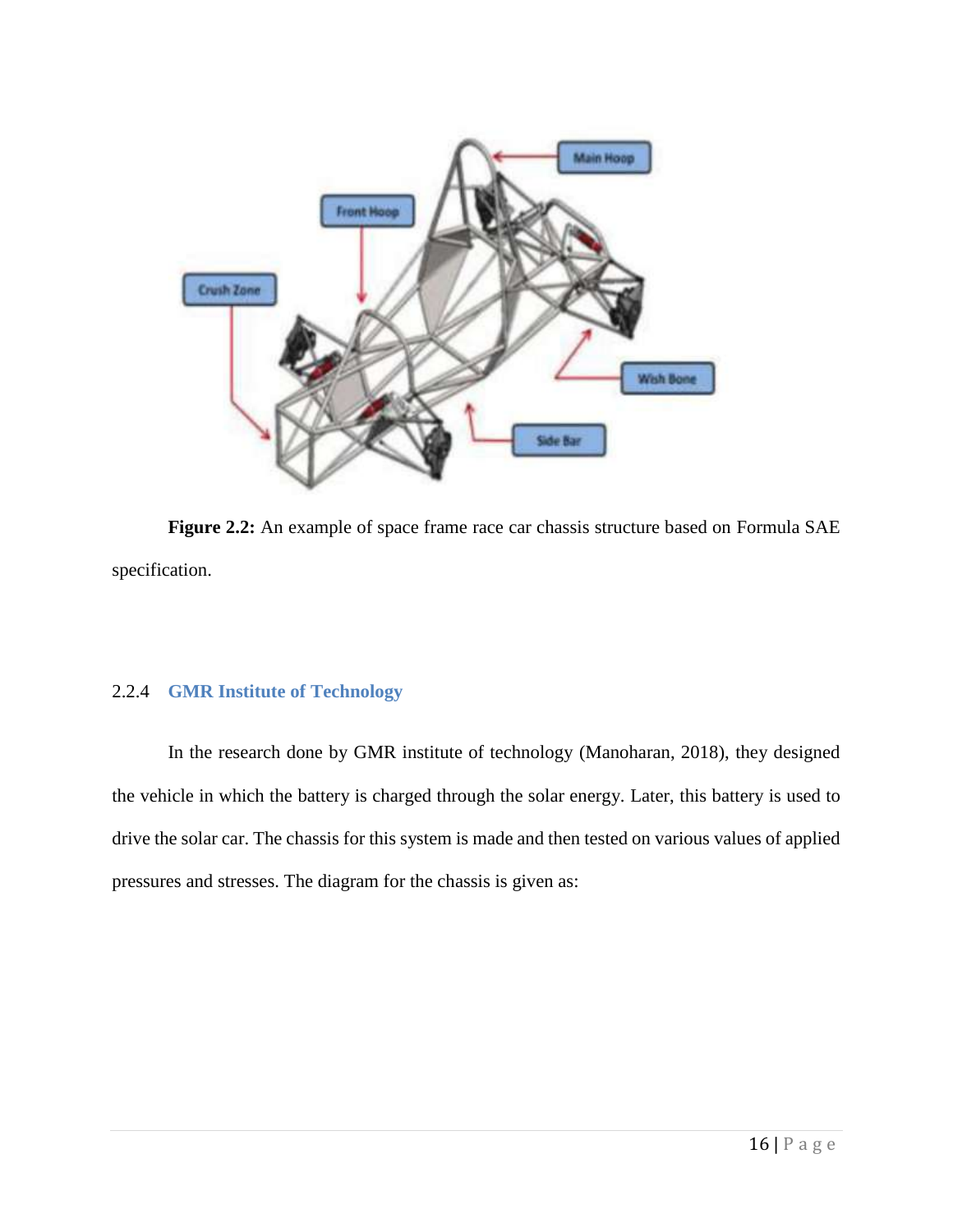

**Figure 2.3:** Design of Chassis for the solar vehicle (Manoharan, 2018).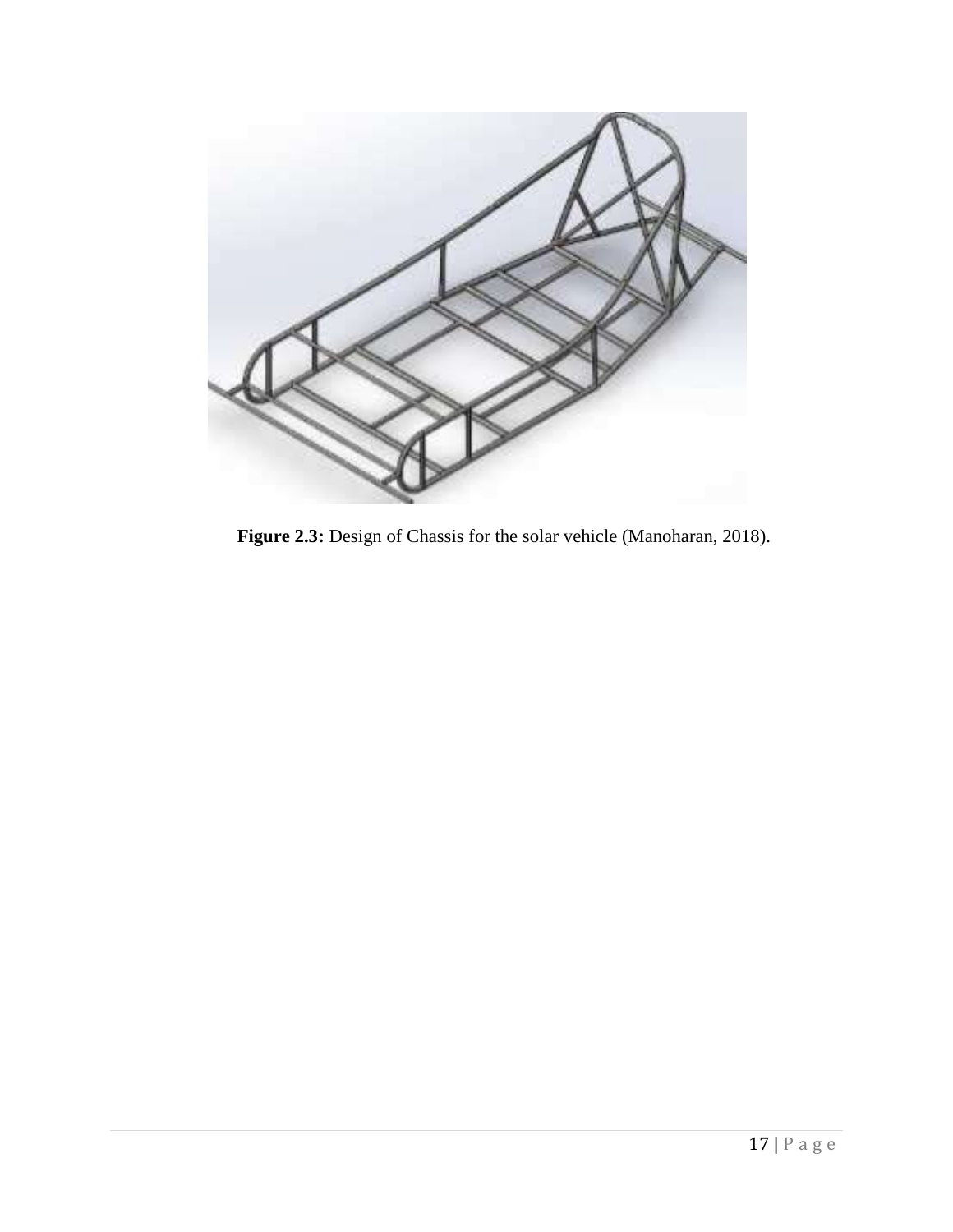### **3 Chapter 3: System Design**

#### 3.1 **Design Constraints**

When designing the chassis of the solar car, we faced four design constraints. First, geometrical. Having the student version of ANSYS made it very difficult for us to import our CAD design so we can run the analysis. It couldn't recognize the thickness of the chassis components. Second, environmental. That means that our design is only applicable for driving on concrete streets. Moreover, the chassis made of material that is subjected to corrosion. Third, economical. Most of the softwares used to analyze different technical mechanical properties require a lot of money. For example, the full vision of ANYSY costs nearly fifteen thousand dollars. Fourth, safety. Due to the recent major pandemic, we couldn't risk our safety to utilize the university's resources. In addition, to actually make the chassis we would need experience in welding and that process by itself is dangerous.

#### 3.2 **Design Methodology**

We used two softwares for the design analysis. However, we started with sketching a simple design, which is similar to some chassis designs we saw with our adviser. The first software we used is Solid works. We made a 3D model of our sketch with respect to the given dimensions of the solar car. This was challenging due to having a weak computer, which took a long time to process. The second software we used is ANSYS. The aim for this project was to do a lot of ANSYS work, however that wasn't possible due to us not being able to use the university's resources. The most important test that we had to do is crash analysis. This test shows what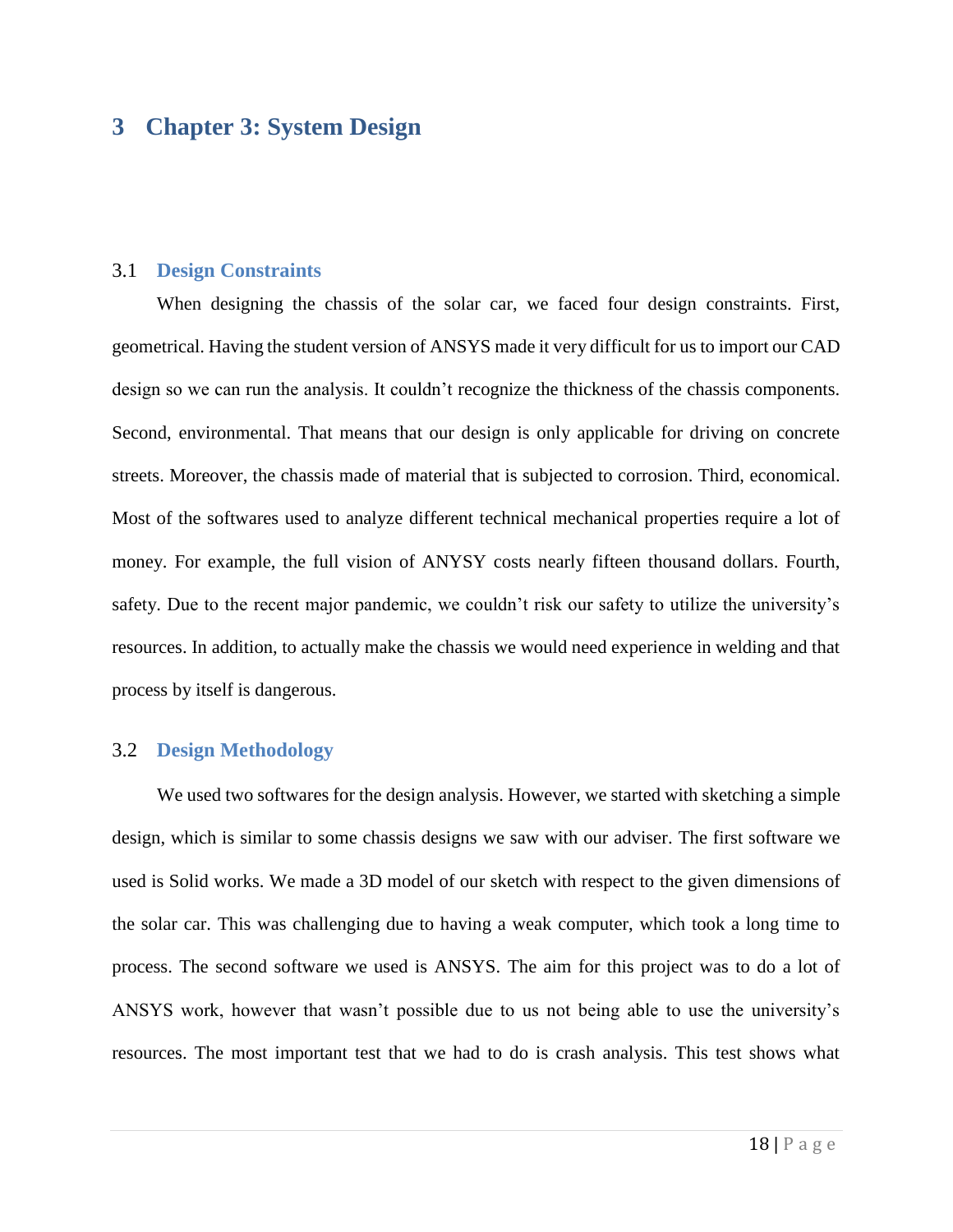happens to the chassis in the case of a crash. The test yields total deformation, equivalent stress, and directional deformation.

### 3.3 **Theory and Theoretical Calculations**

Due to ANSYS limitation and not having a computer with good processing power, we couldn't analyze our design. However, we studied the results of a crash analysis on a chassis in ANSYS.

Solid works



Figure 3.3 1: Simple Spaceframe Chassis model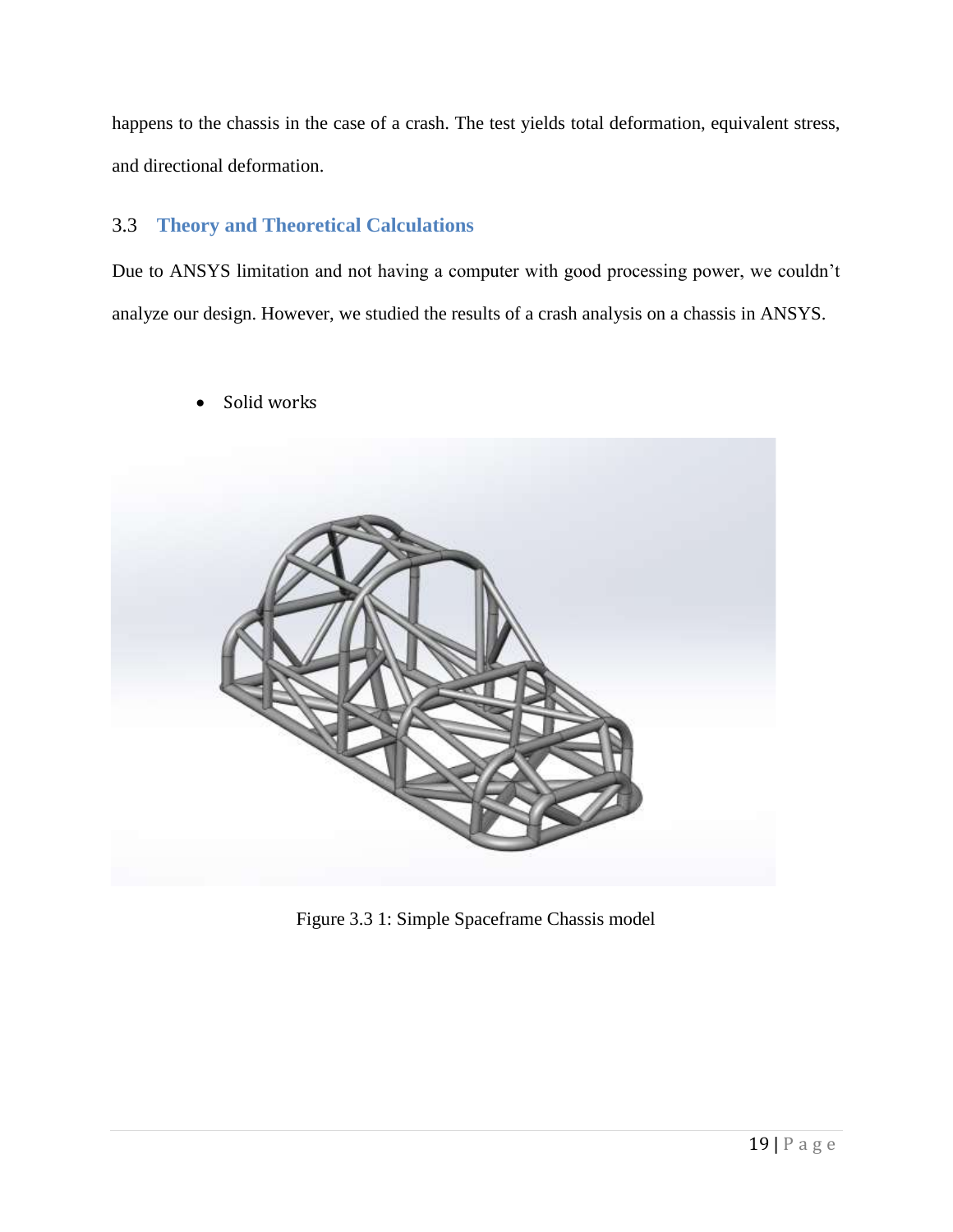

Figure 3.3.2: Simple Spaceframe Chassis Drawings

• ANSYS



Figure 3.3.3: Total Deformation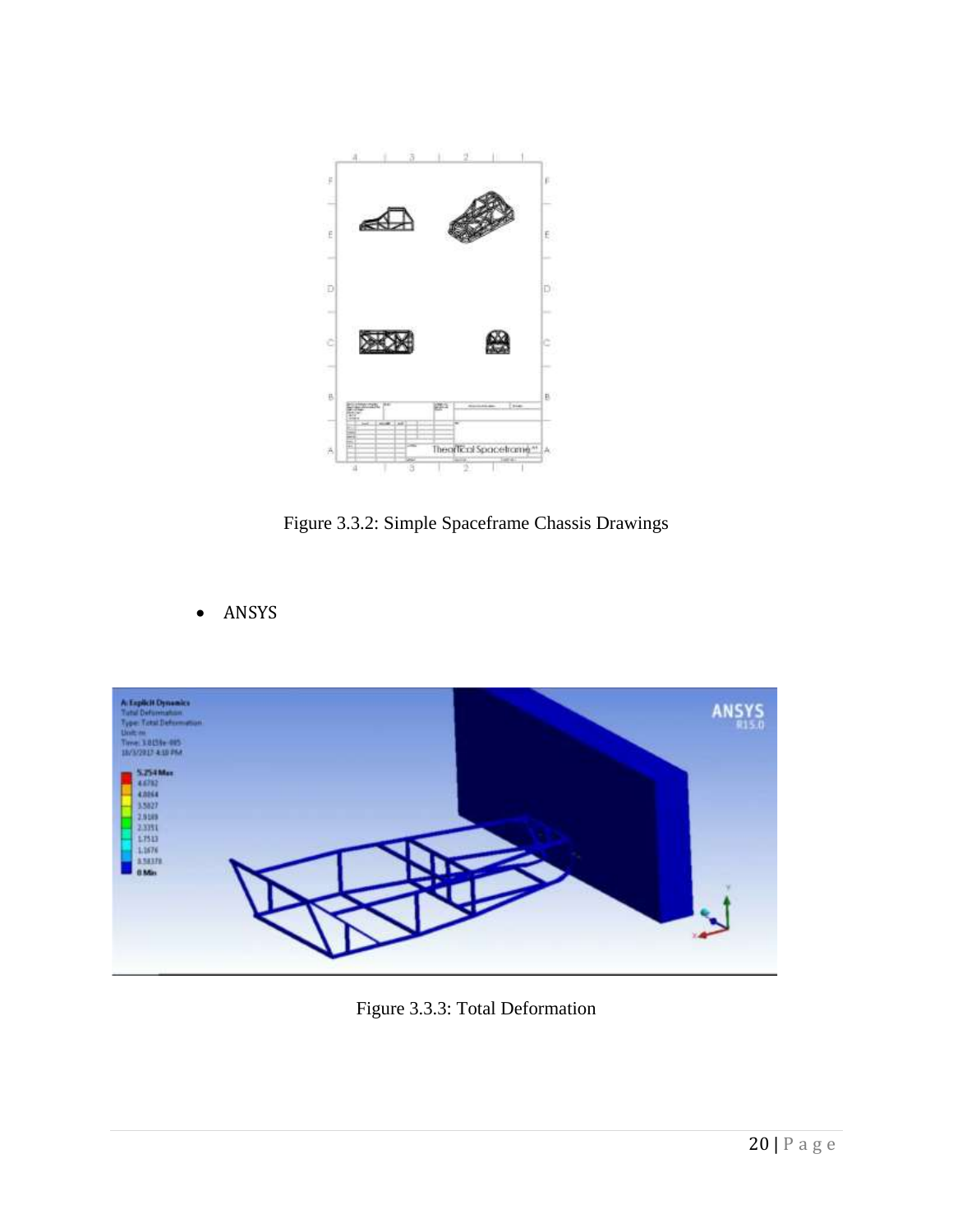

Figure 3.3.4: Equivalent Stress



Figure 3.3.5: Directional Deformation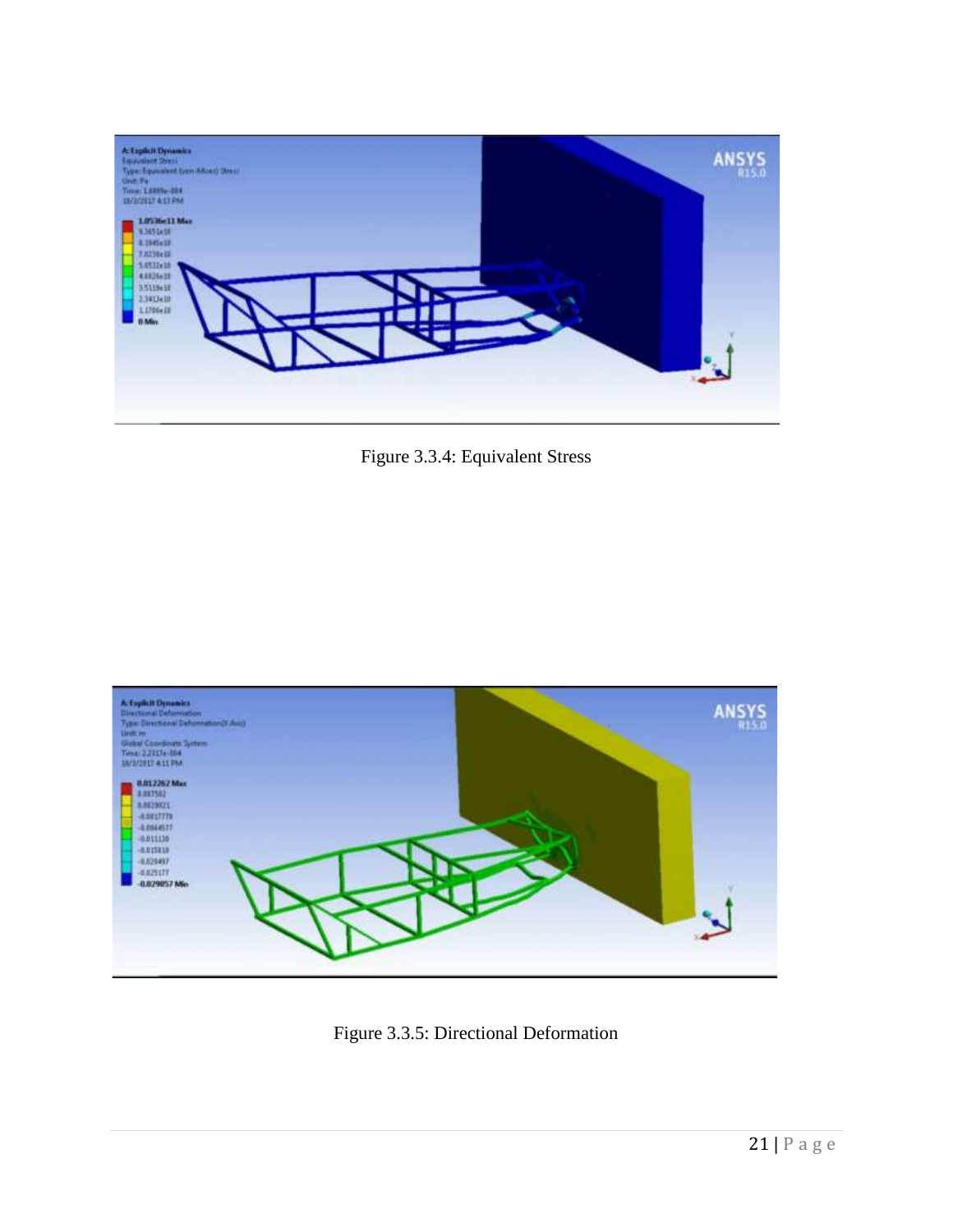#### 3.4 **Product Subsystems and selection of Components**

The chassis space frame is simple structure. It is mainly tubes welded together to form the structure. The components we selected were long tubes and short tubes. While doing the research, we found that some manufactures select aluminum alloys as the selected material. Others use copper alloys because it cheaper. Both materials benefit the structure because they're lighter than most used material. The values of deformation and stress in ANSYS were calculated for aluminum alloy space frame. In regards to our solar car. We consulted our advisor and with some research we think that AISI 4130 steel would be a suitable material for the space frame. We think it would provide more strength for the structure.

# **4 Chapter 4: Conclusion and Future Recommendation**

#### 4.1 **Conclusion**

A solar car is a vehicle that runs on power stored from the sun. this technology is currently rising, that's why it's science project for universities for the purpose of research. The objective of our team is to design and analyze a solar car chassis (spaceframe). The application of chassis is to protect the passengers, absorbs shocks, and a dock for various car components, especially, the body of the vehicle. The designing faze required sketching, modeling and assembly, using Solid works. The analysis mainly focuses on crash analysis in crush zone of the chassis. The material and manufacturing were selected were AISI steel and welding.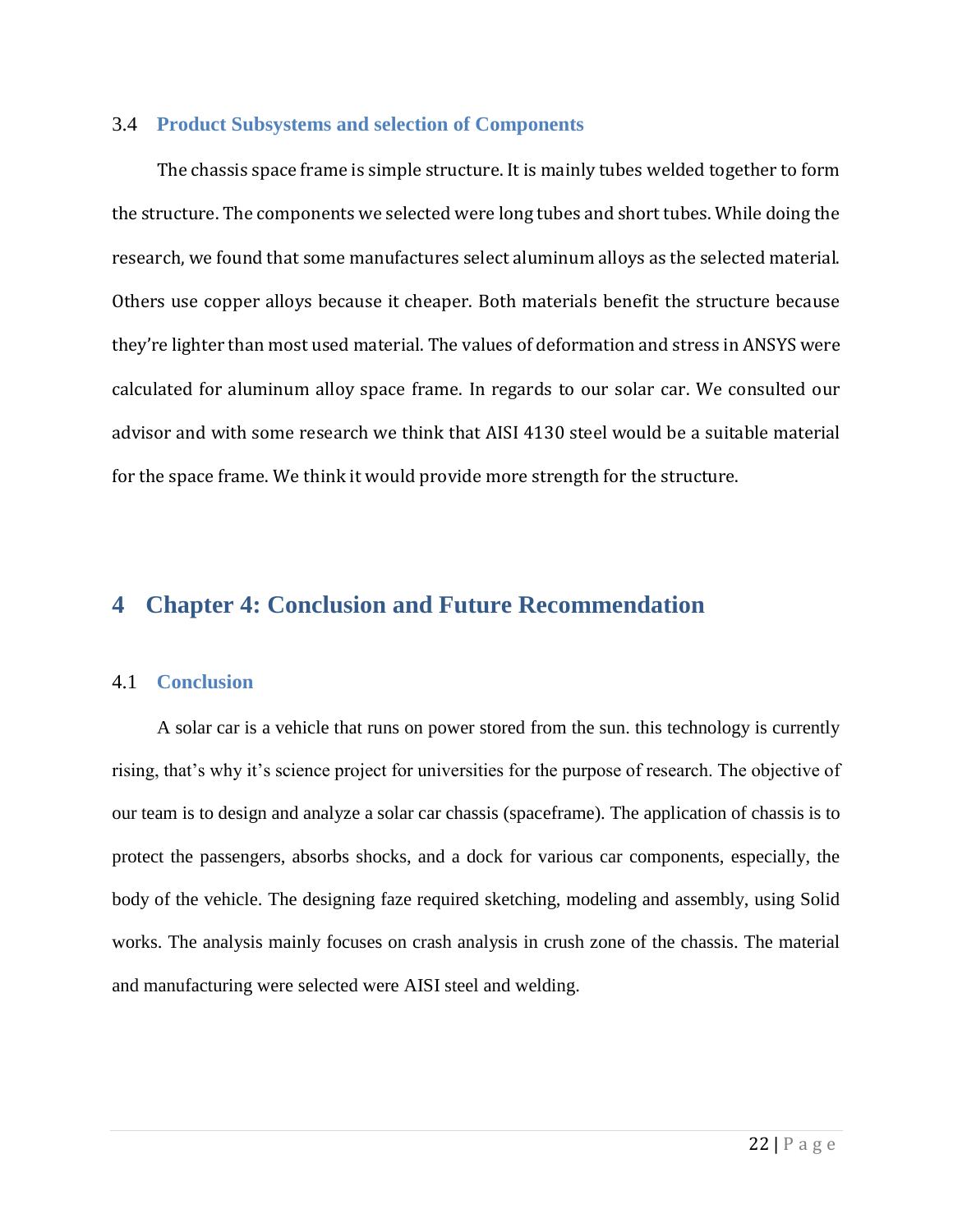### 4.2 **Future Recommendation**

The chassis is an integral part of any vehicle. For the purposes of this project, we researched two types of chassis and their differences to advice future students. First is the monocoque chassis, which is, superior to the spaceframe chassis in terms of quality and safety. However, the disadvantages of the monocoque chassis is the difficulty of design and its cost. The second is spaceframe chassis, this type is cheaper and easier to design. If time and resources are available, we would suggest making a monocoque chassis. Otherwise, the space frame chassis would be the optimal choice.